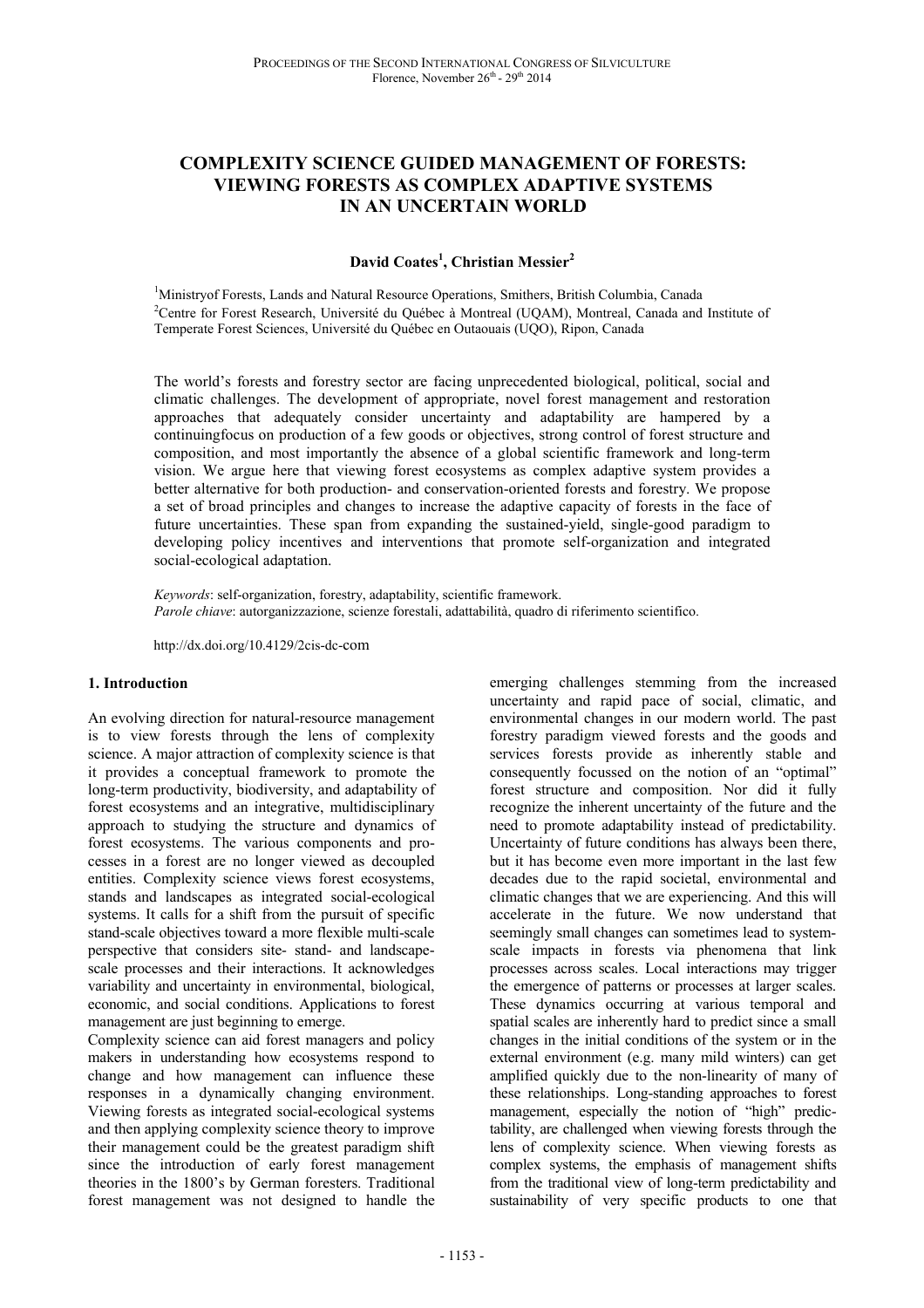acknowledge uncertainty and promotes the adaptability of the forest so as to maintain or increase the overall resilience of forest ecosystems, stands and landscapes. Forest managers now consider and evaluate the shortand long-term viability of specific practices in a framework that minimizes risk and reduces the chance of undesirable future outcomes.

The prediction of the future states of ecosystems, stands and landscapes cannot be made with precision. Nonlinear dynamics, feedback between entities at different hierarchical levels, emergence, and constantly changing external drivers or boundary conditions (e.g., environmental variability, climate change, global economy) all contribute to future uncertainty. With this in mind, the tools that we use or develop should incorporate and accept this inherent inability to predict precisely the future and acknowledge that changes or adaptation to known and unknown future conditions are not only something that we must accept, but rather something that has to be promoted and planned from the outset in management plans.

Under this new paradigm, management interventions would not be aimed at reaching a precise objective or goal in the future but instead aim at making sure the system (or the forest) has all of the elements to continue to change and adapt to produce the desirable goods and services in the future. A good analogy would be the education of our children today. Schooling and parenting should not be aimed at producing a specific adult that will do a certain job that we predict will be necessary in 30 years, but rather an very adaptable and resilient individual that will be able to navigate through the complex and increasingly changing world of the future. Given the inherent uncertainty of complex systems, the future of an individual stand (or a regional landscape) should be discussed in terms of scenarios and "envelopes" or ranges of possible future states rather than precise predictions.

One envelope should include all possible future states of the stand for a single scenario, given current knowledge of the system's state and functioning. Stands and landscapes should be evaluated more in terms of how resistant and resilient (or adaptable) they are to future unexpected events than in terms of producing a few well known products or services.

The future of a stand can be conceived in terms of ensembles of likely future system states, given a particular management scenario and external drivers. A series of scenarios may be explored through modeling to ascertain which policies will keep the stand within an acceptable range. The best use of simulation models is to develop and explore future scenarios and to serve as decision support tools by allowing greater insight into the possible responses of the system to proposed policies. Models that represent the local behaviors and interactions of individuals with representations of environmental processes are increasingly being used for scenario building. How is using complexity science to guide forest management different from traditional forest management? There is more involved than choosing or modifying traditional tools or choosing different silvicultural systems. Using complexity science to manage forests requires a new

viewpoint, new decision criteria, and new tools. In the past, forest management approaches were generally aimed at optimizing a restricted number of ecosystem components or maintaining certain stand structures by mimicking natural disturbance regimes. Managing forests as complex adaptive systems will require land managers to broaden their focus to assess how practices affect all properties of the system, with a special emphasis to adaptability. There will be greater emphasis on multiple temporal, spatial and hierarchical scales, more explicit consideration of interactions among multiple biotic and abiotic components of forests, the need to understand and expect non-linear responses, and the need to plan for greater uncertainty in future conditions.

### **2. Actions to implement complexity science guided forest management**

- Replace the sustained single good or objective-yield paradigm with one that integrates risk/flexibility/adaptability into scenarios of sustained provision of various goods and services. This is a core action needed to allow the complexity science management paradigm to move forward.

- Promote self-organization and adaptability. Focus on building adaptive capacity by managing for specific species and functional diversity in an ever-changing biological and social environment. Functionally diverse, mixed-species stands support species with different biotic and abiotic sensitivities and recovery mechanisms following disturbances, thus ensuring the ability of ecosystems to self-organize, increasing their adaptive capacity.

- Manage at multiple scales with explicit linkages among all levels. Viewing management effects at different organizational levels and recognizing interactions among them will provide insight into potential positive or negative effects on self-organization pathways.

- Plan and assess interventions across a range of spatial and temporal scales, e.g., from plant neighborhoods to landscapes. Greater attention must be paid to maintaining variability in stand structures and tree species compositions at different spatial scales and across all temporal (or successional) stages of forest development. Explicitly work with interactions among species to promote productivity.

- Measure success at the appropriate temporal and spatial scale. Question if current procedures are properly capturing success.

- Plan and develop long-term scenarios and work with envelopes of possibilities and alternate futures using new analytical tools and models that specifically acknowledge the prevalence of highly uncertain social, economic, climatic, and ecological conditions.

- Allow social-environmental systems to self-organize and adapt to novel biological, environmental, and social conditions. Avoid general top down rules. Promote an approach where interventions are minimized and aimed at facilitating bottom-up developments, inherent to complex systems, to maintain adaptive capacity while providing desired goods and services.

- Monitor to determine actual conditions. Focus monitoring on more than average conditions.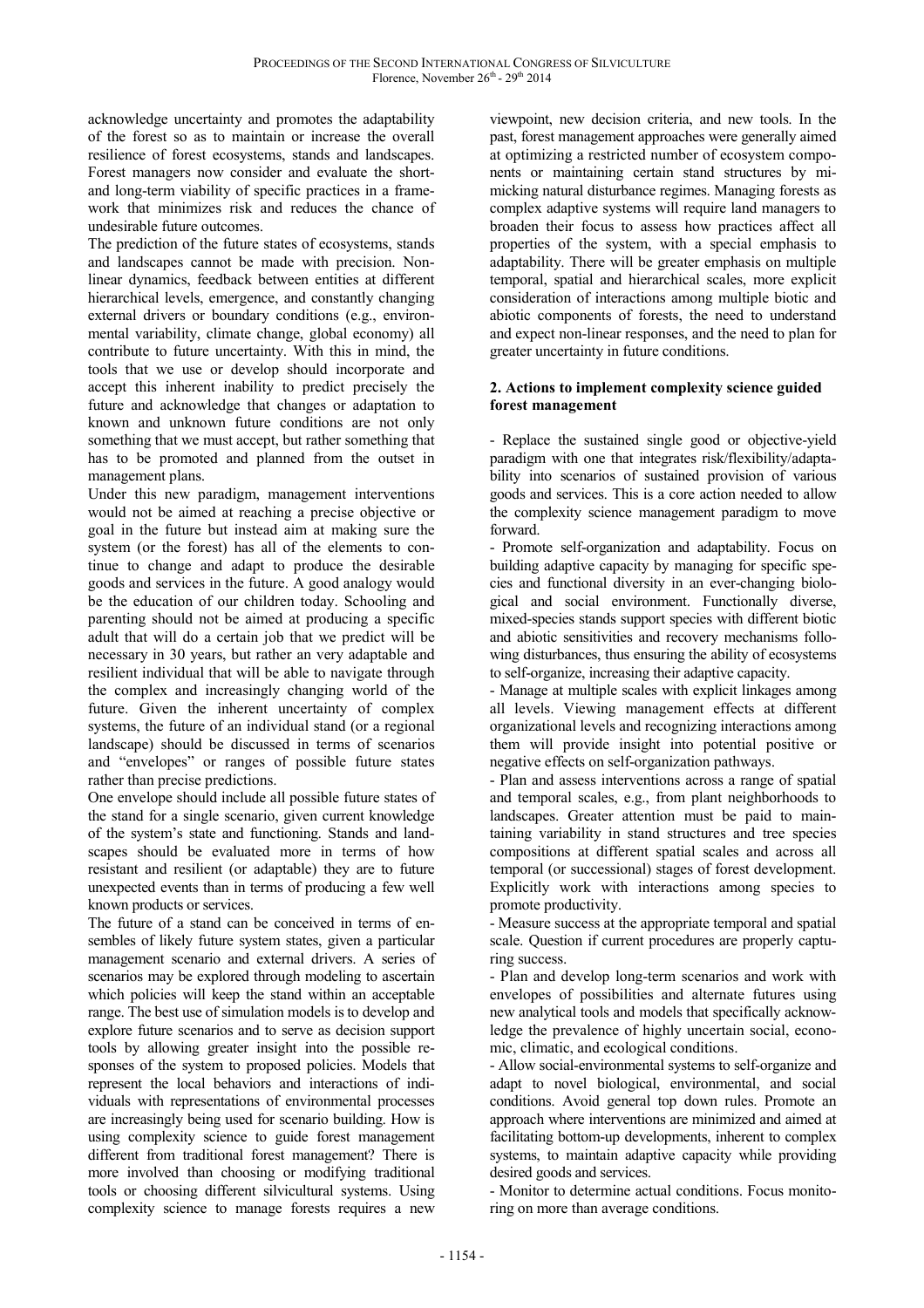Explicitly include aspects of variability. Include information about feedbacks and thresholds (establish how close and the direction of movement toward or away from critical threshold). Sample at multiple scales in space and time. Identify and monitor key linkages between interacting agents and the external environment that may cause undesirable outcomes. Adapt monitoring protocols as necessary to incorporate new requirements or to better meet the needs of scientific analyses. Overall purpose is to determine if management intervention is required.

- Increase involvement of local communities and stakeholders to ensure that future forests are better aligned with the needs and preferences of local people.

#### **3. Background information on important concepts**

#### *3.1 Complexity science and complex systems*

Complexity science has a strong conceptual foundation that is based on work in numerous fields. It is not a discipline per se, but a set of theoretical frameworks that can apply to biological, economic, social and political problems and challenges.

A complex system is adaptive when individual components are constantly reacting to one another and outside influences, thus continually modifying the system and allowing it to adapt to altered conditions. Forests are different from strictly physical and chemical complex systems because of their ability to self-organize and change over time.

Forests have ecological attributes - such as diversity, cross-scale interactions, memory and environmental variability - that make them not just complex, but also adaptive systems. Although there is no universally accepted definition of a complex system, most researchers would agree that a complex system (1) is composed of many interacting components and (2) has structure and dynamics that are the collective result of these interacting components and are thus difficult to analyse or describe using only one scale or resolution. Complexity science provides a trans-disciplinary framework to study complex systems characterized by (1) heterogeneity, (2) hierarchy, (3) selforganization, (4) openness, (5) adaptation, (6) memory, (7) non-linearity, and (8) uncertainty.

Forests are heterogeneous, highly dynamic and contain many biotic and abiotic elements that interact across different levels of organization with various feedback loops. Changes in forest dynamics are driven by bottomup linkages and interactions that bridge temporal, spatial, and hierarchical scales. Forests are subject to continual change. Their states will change with changing external or internal drivers. We now understand that these dynamics can be non-linear and are typically far from being in equilibrium, such that the response of the system may not be proportional to a disturbance or management intervention. Forests should be viewed as being composed of systems made up of systems. This conceptualization is fundamental to understanding and interpreting their dynamics. It provides a framework with which to explain many examples of emergence as well as the potential for interactions between processes and entities across hierarchical, spatial, and temporal scales. This framework acknowledges that the geophysical

environment is not a fixed background but rather structures, and is structured by, human and ecological processes.

Complex systems are not well understood using the classical or Cartesian modes of thinking used in reductionist or determinist science. Reductionist science focuses on the study objects by investigating individual components in isolation. In contrast, complexity science suggests that a system can be better understood or managed by focusing on the interactions among the various components of the system.

#### *3.2 Adaptive capacity*

Adaptive capacity refers to the ability of the system to modify its structure and composition under changing social and ecological conditions without losing its essential functions. In a forest restoration and management context, this may be the ability of forests to respond to changing host-pest interactions and climatic conditions, while at the same time continue to provide essential ecosystem services to society, such as wood in a global changing market, and to support habitats for native biodiversity.

The idea of the adaptive capacity of forest ecosystems does not receive adequate attention when the emphasis of environmental policies and "command and control" management is on optimal stand structures and composition or the production of a single good or service (e.g., wood, recreation, or water). In contrast, focusing on maintaining the adaptive capacity of forest ecosystems in the context of rapid and uncertain global socio-environmental changes provides the best assurance that forests will continue to provide a full set of goods and services in a variable and uncertain future, including timber production, carbon storage, water quality, biodiversity, disease regulation, and maintenance of climate and soil properties.

Ecosystems will always adapt, but that shouldn't be interpreted that all changes or adaptation are socially acceptable. Adaptation is value free and an assessment of resilience may be necessary to decide whether the ecosystem stays within (human defined) limits of environmental quality. Management based on complexity science principles must ensure that forested ecosystems have all of the elements needed, and the redundancy of elements, to be able to adapt while maintaining the important ecosystem services.

#### **RIASSUNTO**

#### **Gestire le foreste sulla base della scienza della complessità: considerare le foreste come sistemi complessi e adattativi in un mondo incerto**

Le foreste e il settore forestale mondiale si trovano di fronte a nuove sfide biologiche, politiche, sociali e climatiche.

Lo sviluppo di approcci di gestione e ripristino delle foreste appropriati e innovativi e che considerino adeguatamente l'incertezza e l'adattabilità, è ostacolato dal perdurante focalizzarsi sulla produzione di pochi beni o